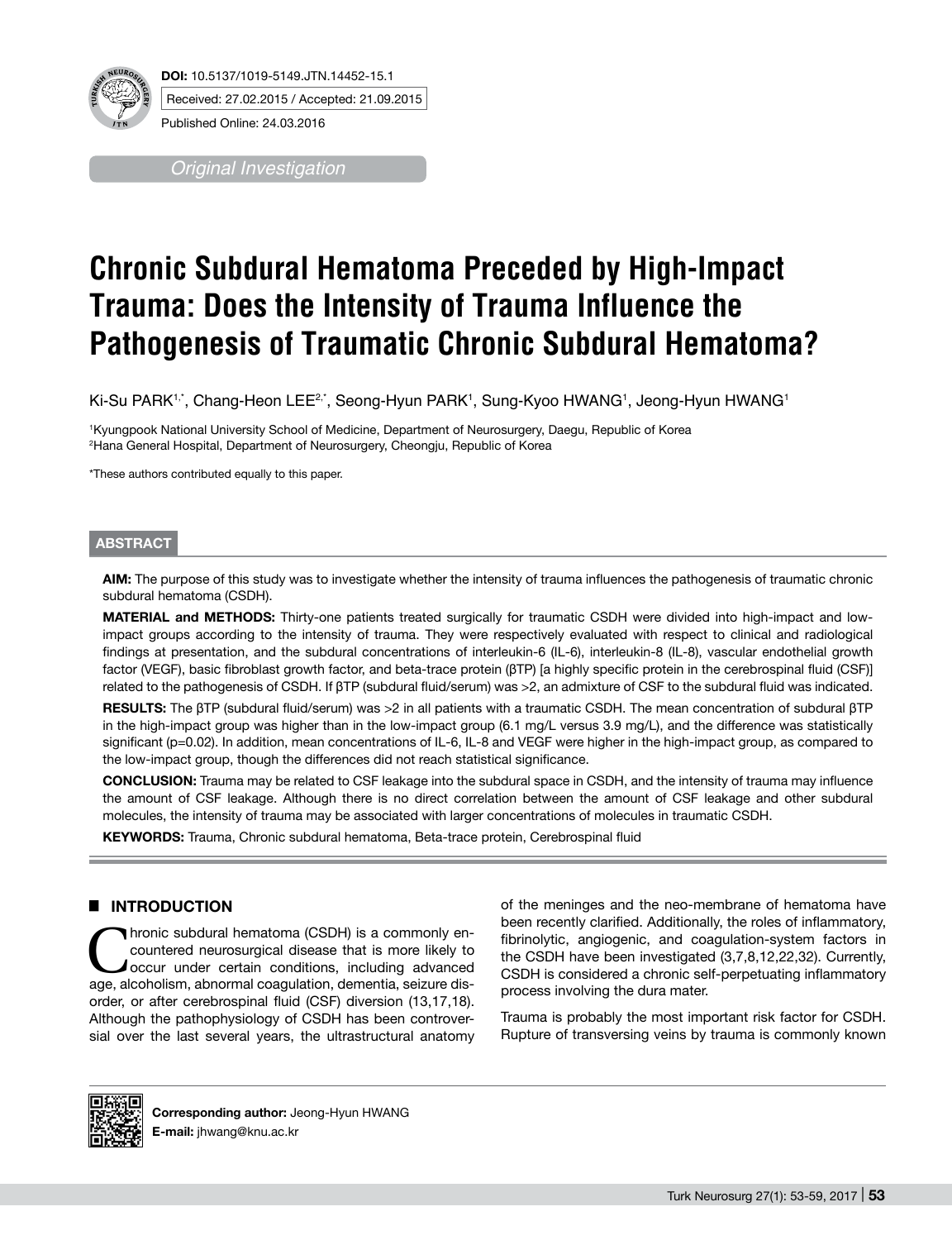as the initial mechanism in the development of CSDH (14), and the posttraumatic subdural hygroma due to a traumatic tear of arachnoid membrane can cause a CSDH (23). In patients with traumatic CSDH, the majority of trauma histories consist of minor traumas (11), but traumas vary from highimpact traumas such as falls, slips, motor vehicle collisions, and assaults to low-impact traumas such as slight collisions. However, it is unknown whether the intensity of trauma influences the pathogenesis of traumatic CSDH.

The purposes of this study were the following: 1) to measure subdural molecules related with the pathogenesis of CSDH, such as typical inflammatory cytokines linterleukin-6 (IL-6) and interleukin-8 (IL-8)], angiogenic growth factors [vascular endothelial growth factor (VEGF) and basic fibroblast growth factor (bFGF)], and a highly specific protein in CSF [betatrace protein (βTP)]; and 2) to analyze the possible connection between the intensity of trauma and the pathogenesis of traumatic CSDH.

## █ **MATERIAL and METHODS**

## **Patient Population**

Between January and December 2013, 49 consecutive patients with trauma histories had been admitted to our institute for surgical management of CSDH. Of these, 18 patients with the following risk factors were excluded from this study, as these patients had greater chance of adversely affecting the results: concomitant hematologic disease (n=1); long-term use of thrombolytics, anti-coagulants, or anti-inflammatory therapy or hemodialysis (n=12); dementia (n=2); or presence of a ventriculoperitoneal shunt for hydrocephalus (n=3). The remaining 31 patients were enrolled in this prospective study.

The traumatic CSDHs were divided into high-impact and lowimpact groups according to the intensity of trauma. A highimpact head trauma was defined as a head injury by a strong force in a short moment, such as a fall, slip, motor vehicle collision, or assault. They occur suddenly and sometimes are accompanied by altered consciousness. Based on the distribution of pain visual analogue scale (VAS), patients should describe their pain intensity as moderate or severe (45– 100 mm) at the time of trauma. A low-impact head trauma was defined as a head injury from a slight collision, and patients sometimes do not remember the exact date of trauma. Based on the distribution of pain VAS, patients usually describe their pain intensity as none or mild (0–44 mm) at the time of trauma.

According to the density of preoperative CT scanning, CSDHs were radiologically classified into 2 groups, homogenous and heterogenous groups (22). All patients underwent burr hole drainage. Age, gender, medical history, presence of a trauma history, pain VAS, neurological condition on admission [assessed by the Markwalder grading scale (16)], maximal thickness of CSDH, the laterality of CSDH, and the recurrence were evaluated.

## **Measurement of Interleukin-6 (IL-6), Interleukin (IL-8), Vascular Endothelial Growth Factor (VEGF) and Basic Fibroblast Growth Factor (bFGF)**

Samples of the subdural hematoma and venous blood were obtained at burr hole drainage. The subdural hematoma sample was obtained through the dura mater with a disposable plastic syringe via a burr hole. Peripheral venous blood samples were also taken from the patients. All samples were collected into siliconized vaccum tubes containing protamine sulfate and ethylene diamine tetraacetic acid and were immediately centrifuged at 2500 to 3000 rpm for 10 minutes. The supernatants were stored in sealed polypropylene tubes at -70℃ until analysis. Concentrations of IL-6, IL-8, VEGF, and bFGF in the subdural fluid and venous blood were measured with an ELISA kit (R&D System Co, Minneapolis, Minn, dilution 1:100) using monoclonal antibodies.

## **Measurement of Beta-Trace Protein (βTP)**

The βTP is a marker highly specific for CSF, and more than 99% of the βTP is produced by the choroid plexus in the central nervous system, and is obtained in the CSF. The βTP concentration in CSF is 32 to 35 times higher than the βTP concentration in the serum ( $\beta T P_{\text{SFR}}$ ) (1, 24). Samples of subdural fluid with a  $\beta$ TP concentration ( $\beta$ TP<sub>SF</sub>) at least twice as high as the  $\beta \text{TP}_{\text{SER}}$  ( $\beta \text{TP}_{\text{SFSER}}$ ) > 2, corresponding to a rate of at least 5% CSF in the subdural fluid) were considered indicative of the presence of CSF in the subdural fluid. If the ratio of  $\beta \text{TP}_{\text{SFSER}}$  in the subdural fluid was <2, a CSF admixture to the subdural fluid was not considered to be present (9). In addition, the concentration of βTP reflected the amount of CSF present in the CSDH (12).

Levels of βTP in the subdural fluid and serum were measured with an ELISA kit [Cayman Chemical, Ann Arbor, MI, USA, dilution 1:100 (subdural fluid), 1:10 (serum)] using monoclonal antibodies.

## **Statistical Analysis**

The levels of IL-6, IL-8, VEGF, bFGF and βTP in the CSDHs were compared according to the intensity of trauma, respectively. Statistical analysis was performed using the chi-square test and the Mann-Whitney test. Data are presented as the mean ± standard deviation. All analyses were performed using SPSS 14.0 for Windows. A p-value < 0.05 was accepted as the threshold for statistical significance.

# █ **RESULTS**

## **Clinical and Radiological Data**

Thirty one patients were enrolled in the study and their main characteristics are summarized in Tables I and II. There were 25 men and 6 women, with ages ranging from 38 to 97 (average 68.9 years). Seventeen patients (55%) reported high-impact head traumas, and 14 patients (45%) reported low-impact head trauma. High-impact traumas consisted of slips (10), traffic accidents (4), a fall (2), and being hit with a bottle (1). Fourteen patients with a low-impact head trauma remembered slight collisions. The Markwalder grading scale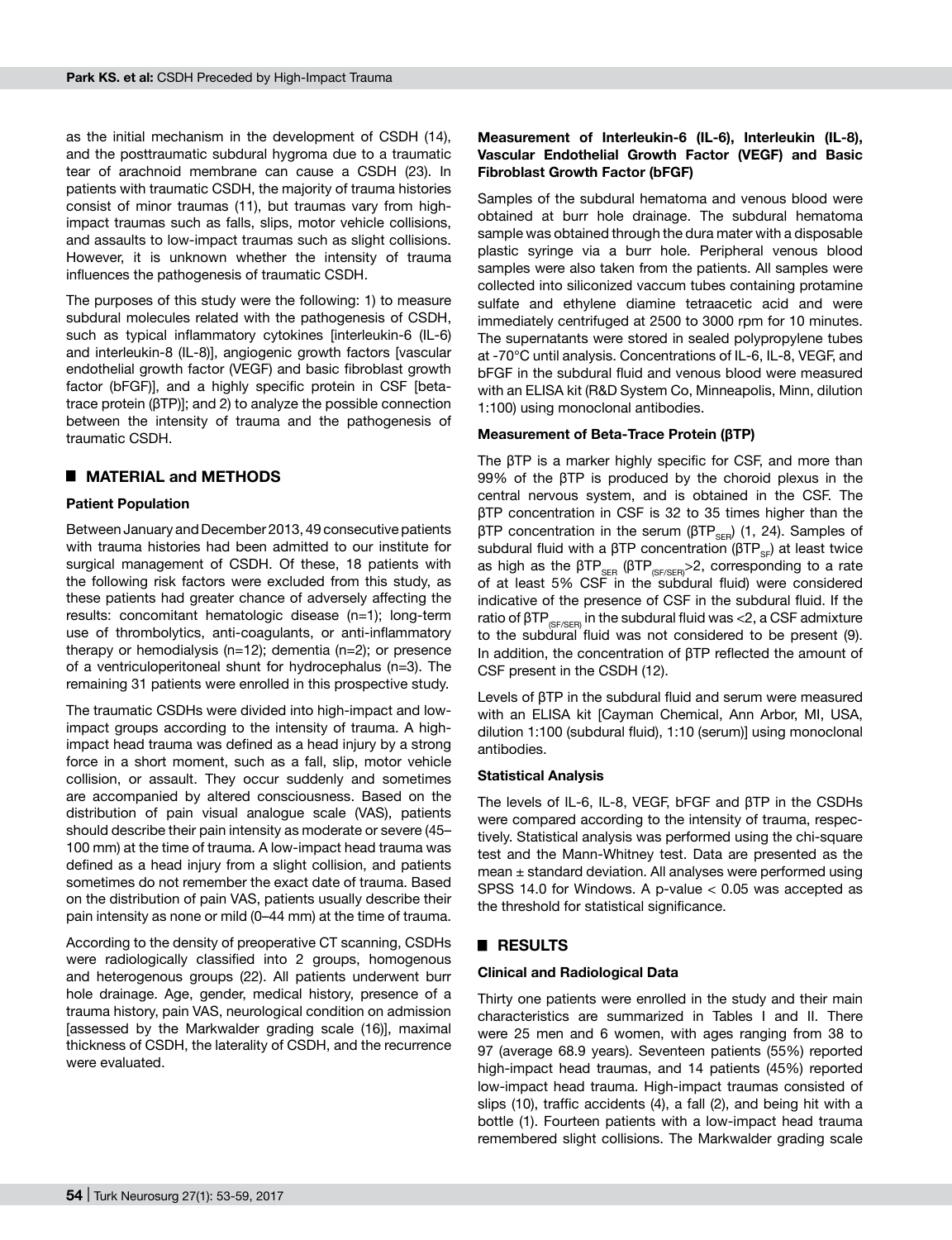| 73, M<br>78<br>23<br>13<br>1<br>Heterogenous<br>$\ddot{}$<br>$^+$<br>74, M<br>2<br>18<br>84<br>26<br>Homogenous<br>90<br>2<br>20<br>59, M<br>40<br>Heterogenous<br>$\overline{a}$<br>$\overline{\phantom{a}}$<br>63<br>3<br>21<br>65, M<br>14<br>Heterogenous<br>$\qquad \qquad \blacksquare$<br>$\qquad \qquad -$<br>$\overline{c}$<br>80, M<br>52<br>10<br>18<br>Heterogenous<br>$\ddot{}$<br>$\qquad \qquad \blacksquare$<br>Slip<br>74, F<br>74<br>2<br>30<br>21<br>Heterogenous<br>$\overline{\phantom{0}}$<br>$\overline{\phantom{a}}$<br>82<br>$\overline{c}$<br>16<br>51, M<br>20<br>Heterogenous<br>$\qquad \qquad -$<br>$\qquad \qquad \blacksquare$<br>80, F<br>$\overline{c}$<br>80<br>48<br>8<br>Homogenous<br>$\overline{a}$<br>High<br>63<br>9<br>57, M<br>57<br>1<br>impact<br>Homogenous<br>$\ddot{}$<br>$\overline{\phantom{a}}$<br>$(n=17)$ | Recurrence |
|----------------------------------------------------------------------------------------------------------------------------------------------------------------------------------------------------------------------------------------------------------------------------------------------------------------------------------------------------------------------------------------------------------------------------------------------------------------------------------------------------------------------------------------------------------------------------------------------------------------------------------------------------------------------------------------------------------------------------------------------------------------------------------------------------------------------------------------------------------------|------------|
|                                                                                                                                                                                                                                                                                                                                                                                                                                                                                                                                                                                                                                                                                                                                                                                                                                                                |            |
|                                                                                                                                                                                                                                                                                                                                                                                                                                                                                                                                                                                                                                                                                                                                                                                                                                                                |            |
|                                                                                                                                                                                                                                                                                                                                                                                                                                                                                                                                                                                                                                                                                                                                                                                                                                                                |            |
|                                                                                                                                                                                                                                                                                                                                                                                                                                                                                                                                                                                                                                                                                                                                                                                                                                                                |            |
|                                                                                                                                                                                                                                                                                                                                                                                                                                                                                                                                                                                                                                                                                                                                                                                                                                                                |            |
|                                                                                                                                                                                                                                                                                                                                                                                                                                                                                                                                                                                                                                                                                                                                                                                                                                                                |            |
|                                                                                                                                                                                                                                                                                                                                                                                                                                                                                                                                                                                                                                                                                                                                                                                                                                                                |            |
|                                                                                                                                                                                                                                                                                                                                                                                                                                                                                                                                                                                                                                                                                                                                                                                                                                                                |            |
|                                                                                                                                                                                                                                                                                                                                                                                                                                                                                                                                                                                                                                                                                                                                                                                                                                                                |            |
| 76<br>3<br>32<br>18<br>97, M<br>Heterogenous<br>$\overline{\phantom{0}}$<br>-                                                                                                                                                                                                                                                                                                                                                                                                                                                                                                                                                                                                                                                                                                                                                                                  |            |
| $\overline{c}$<br>58, M<br>85<br>60<br>29<br>Heterogenous<br>$\overline{\phantom{a}}$<br>$\qquad \qquad -$                                                                                                                                                                                                                                                                                                                                                                                                                                                                                                                                                                                                                                                                                                                                                     |            |
| 38, M<br>92<br>63<br>17<br>1<br>Homogenous<br>$\overline{\phantom{0}}$<br>$\overline{\phantom{a}}$<br><b>Traffic</b>                                                                                                                                                                                                                                                                                                                                                                                                                                                                                                                                                                                                                                                                                                                                           |            |
| accident<br>77, M<br>67<br>1<br>109<br>20<br>Heterogenous<br>$\overline{\phantom{0}}$<br>$\overline{\phantom{a}}$                                                                                                                                                                                                                                                                                                                                                                                                                                                                                                                                                                                                                                                                                                                                              |            |
| 2<br>64, M<br>66<br>17<br>26<br>Heterogenous                                                                                                                                                                                                                                                                                                                                                                                                                                                                                                                                                                                                                                                                                                                                                                                                                   |            |
| 10<br>57, M<br>84<br>1<br>34<br>Homogenous<br>$\overline{a}$<br>$\qquad \qquad -$                                                                                                                                                                                                                                                                                                                                                                                                                                                                                                                                                                                                                                                                                                                                                                              |            |
| Fall<br>76<br>26<br>20<br>50, M<br>1<br>Heterogenous<br>$\overline{\phantom{0}}$<br>$\qquad \qquad \blacksquare$                                                                                                                                                                                                                                                                                                                                                                                                                                                                                                                                                                                                                                                                                                                                               |            |
| Assault<br>86, M<br>83<br>30<br>10<br>1<br>Heterogenous<br>$\overline{a}$<br>$\qquad \qquad -$                                                                                                                                                                                                                                                                                                                                                                                                                                                                                                                                                                                                                                                                                                                                                                 |            |
| 10<br>76, M<br>1<br>34<br>18<br>Homogenous<br>$^{+}$<br>$\overline{\phantom{a}}$                                                                                                                                                                                                                                                                                                                                                                                                                                                                                                                                                                                                                                                                                                                                                                               |            |
| 71, M<br>31<br>2<br>23<br>20<br>Homogenous<br>-<br>$^+$                                                                                                                                                                                                                                                                                                                                                                                                                                                                                                                                                                                                                                                                                                                                                                                                        |            |
| 80, F<br>24<br>3<br>25<br>22<br>Heterogenous<br>$\qquad \qquad \blacksquare$<br>$\overline{\phantom{a}}$                                                                                                                                                                                                                                                                                                                                                                                                                                                                                                                                                                                                                                                                                                                                                       |            |
| 22<br>2<br>16<br>66, M<br>37<br>Homogenous<br>$\overline{a}$<br>$\overline{a}$                                                                                                                                                                                                                                                                                                                                                                                                                                                                                                                                                                                                                                                                                                                                                                                 |            |
| 62, F<br>2<br>15<br>28<br>14<br>Heterogenous<br>-                                                                                                                                                                                                                                                                                                                                                                                                                                                                                                                                                                                                                                                                                                                                                                                                              |            |
| 74, M<br>26<br>1<br>31<br>21<br>Homogenous<br>$\overline{\phantom{a}}$<br>$\overline{a}$                                                                                                                                                                                                                                                                                                                                                                                                                                                                                                                                                                                                                                                                                                                                                                       |            |
| Low<br>30<br>1<br>41<br>12<br>74, M<br>Heterogenous<br>$\overline{a}$<br>Slight                                                                                                                                                                                                                                                                                                                                                                                                                                                                                                                                                                                                                                                                                                                                                                                |            |
| impact<br>collision<br>71, M<br>18<br>29<br>1<br>26<br>Heterogenous<br>$\ddot{}$<br>$(n=14)$<br>-                                                                                                                                                                                                                                                                                                                                                                                                                                                                                                                                                                                                                                                                                                                                                              |            |
| 80, F<br>32<br>$\overline{c}$<br>26<br>26<br>Heterogenous                                                                                                                                                                                                                                                                                                                                                                                                                                                                                                                                                                                                                                                                                                                                                                                                      |            |
| $\overline{c}$<br>17<br>35<br>11<br>74, M<br>Homogenous<br>$\qquad \qquad -$<br>$\overline{\phantom{m}}$                                                                                                                                                                                                                                                                                                                                                                                                                                                                                                                                                                                                                                                                                                                                                       |            |
| 82, F<br>$10$<br>47<br>22<br>Homogenous<br>1<br>-                                                                                                                                                                                                                                                                                                                                                                                                                                                                                                                                                                                                                                                                                                                                                                                                              |            |
| $\overline{c}$<br>73, M<br>24<br>$30\,$<br>Homogenous<br>15<br>$\overline{\phantom{0}}$<br>$\overline{\phantom{0}}$                                                                                                                                                                                                                                                                                                                                                                                                                                                                                                                                                                                                                                                                                                                                            |            |
| $\overline{c}$<br>72, M<br>20<br>48<br>Homogenous<br>16<br>$\qquad \qquad \blacksquare$<br>$\overline{\phantom{a}}$                                                                                                                                                                                                                                                                                                                                                                                                                                                                                                                                                                                                                                                                                                                                            |            |
| 40, M<br>13<br>1<br>27<br>Homogenous<br>13<br>$\overline{\phantom{a}}$<br>$\overline{\phantom{a}}$                                                                                                                                                                                                                                                                                                                                                                                                                                                                                                                                                                                                                                                                                                                                                             |            |

**Table I:** Demographic Data of 31 Patients with Traumatic Chronic Subdural Hematoma

*VAS: Visual analogue scale, MGS: Markwalder grading scale, CT: Computed tomography, CSDH: Chronic subdural hematoma, M: Male, F: Female.*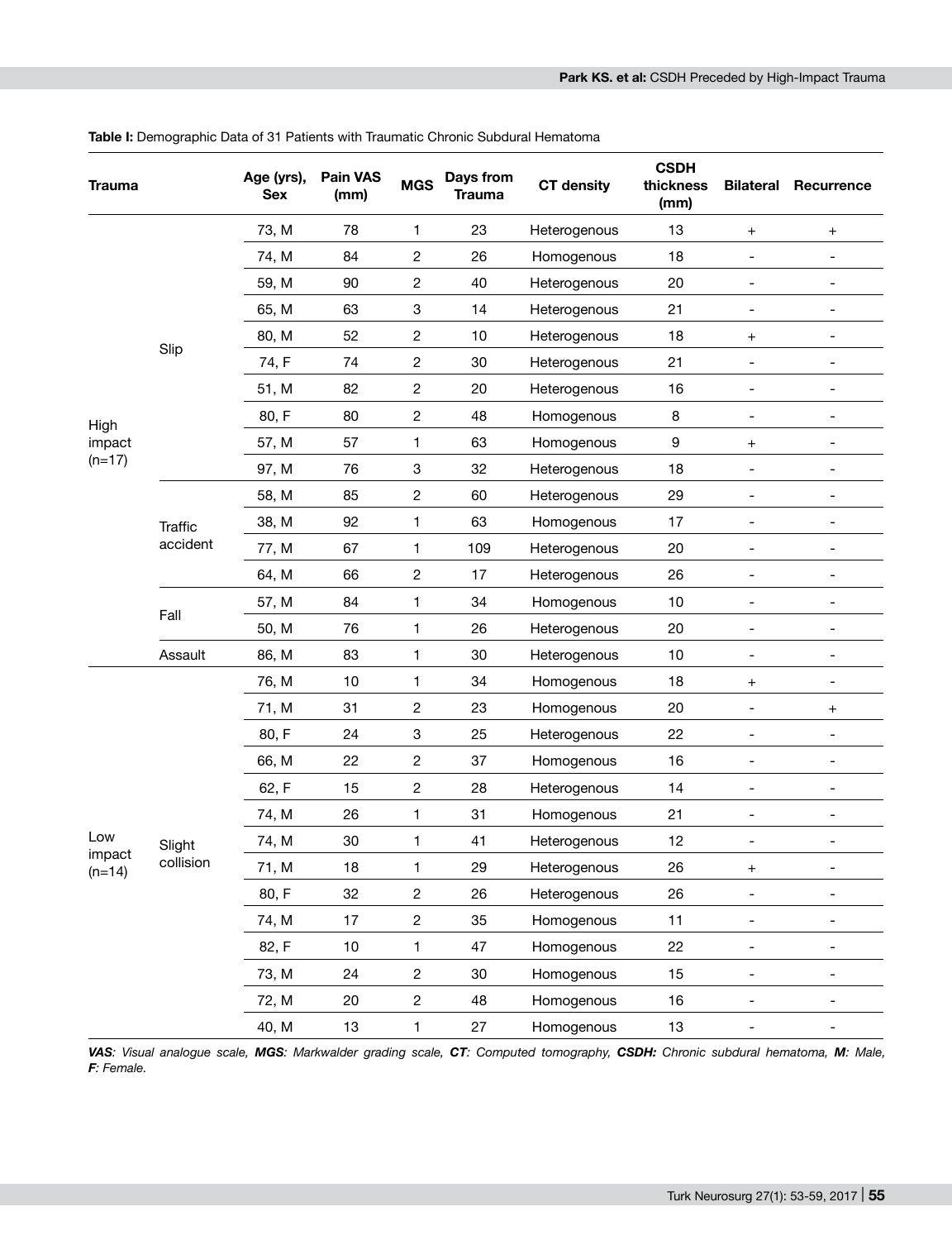ranged from 1 to 3 with a mean of 1.7. The mean time interval between head trauma and surgery for CSDH was 35.7 days (range, 10 to 109 days). Two patients had a recurrence (6.5%) that required a second operation. There was statistically a significant difference in terms of pain VAS between highimpact and low-impact groups (high-impact group: mean 75.8, range 52–92; low-impact group: mean 20.9, range 10–32; p<0.001), but there were no statistically significant differences in terms of other demographic characteristics, recurrence and Markwalder grading scale between high-impact and lowimpact groups.

Computed tomography showed bilaterality of CSDH in 5 patients (16%), and 3 out of 5 patients in that group had a high-impact trauma. The mean thickness of CSDH was 17.6 mm (range, 8 to 29 mm). There were no statistically significant differences in terms of bilaterality and thickness of CSDH between the two groups. However, the correlation between the intensity of trauma and the CT density missed statistical significance by a small margin (p=0.052), and patients with a high-impact trauma showed more heterogenous CT densities.

#### **Laboratory Findings**

All concentrations of IL-6, IL-8, VEGF, bFGF and βTP from the CSDHs were higher than the values in the peripheral venous blood. The ratio of  $\beta T P_{(S F/SER)}$  was >2 in 100% of the patients with a CSDH. We compared concentrations of IL-6, IL-8, VEGF, bFGF and βTP from the CSDHs according to the intensity of trauma, respectively (Table III).

| <b>Parameter</b>                      | High-impact trauma group<br>$(n=17)$ | Low-impact trauma group<br>$(n=14)$ | p value    |  |
|---------------------------------------|--------------------------------------|-------------------------------------|------------|--|
| Mean age in yrs (range)               | 67.1 (38-97)                         | 71.1 (40-82)                        | 0.38       |  |
| Male: Female                          | 15:2                                 | 10:4                                | 0.37       |  |
| Pain visual analogue scale            | 75.8 (52-92)                         | 20.9 (10-32)                        | $< 0.001*$ |  |
| Mean Markwalder grading scale (range) | $1.7(1-3)$                           | $1.6(1-3)$                          |            |  |
| Mean days from Trauma (range)         | 37.9 (10-109)                        | $32.9(23 - 48)$                     | 0.89       |  |
| Recurrence (%)                        | 1(6%)                                | 1 (7%)                              |            |  |
| CT findings                           |                                      |                                     |            |  |
| Mean thickness in mm (range)          | $17.3(8-29)$                         | 18.0 (11-26)                        | 0.71       |  |
| Bilateral involvement (%)             | 3(18%)                               | 2(14%)                              | 1          |  |
| CT density                            |                                      |                                     |            |  |
| Homogenous (%)                        | 5(29.4%)                             | 9(64.3%)                            |            |  |
| Heterogenous (%)                      | 12 (70.6%)                           | 5 (35.7%)                           | 0.052      |  |

Table II: Comparison of Demographic Data and CT Findings Between High-Impact Group and Low-Impact Trauma Group

*\*P value <0.05 indicates a significant difference.*

**Table III:** Comparison of Subdural Fluid Concentrations of Molecular Markers Between High-Impact and Low-Impact Trauma Groups of Patients with Traumatic CSDH

| <b>Parameter</b>                           | High-impact trauma group<br>$(n=17)$ | Low-impact trauma group<br>$(n=14)$ | p value |
|--------------------------------------------|--------------------------------------|-------------------------------------|---------|
| IL-6 $(pg/mL)$                             | 3617.4 (93.4–4818.2)                 | 2951.3 (730.9–4876.5)               | 0.23    |
| $IL-8$ (pg/mL)                             | 6082.9 (112.0-23411.4)               | 2787.5 (46.9-9013.3)                | 0.39    |
| VEGF (pg/mL)                               | 13146.3 (1937.8–49080.0)             | 8712.2 (318.2-15976.4)              | 0.14    |
| $bFGF$ (pg/mL)                             | 20.7 (2.4-117.0)                     | 29.6 (5.0–119.7)                    | 0.23    |
| $\beta \text{TP}_{\text{SF}}$ (mg/L)       | $6.1(1.8-13.1)$                      | $3.9(1.5-6.6)$                      | $0.02*$ |
| $\beta \text{TP}_{\text{\tiny (SFT/SER)}}$ | 10.8 (2.3–29.6)                      | $7.6(2.4-16.8)$                     | 0.17    |

βTP<sub>sr</sub>: Beta-trace protein in subdural fluid, βTP<sub>srr</sub>: Beta-trace protein in serum, **IL-6**: Interleukin-6, **IL-8**: Interleukin-8, **VEGF:** Vascular endothelial *growth factor, bFGF: Basic fibroblast growth factor.*

*\*P value <0.05 indicates a significant difference.*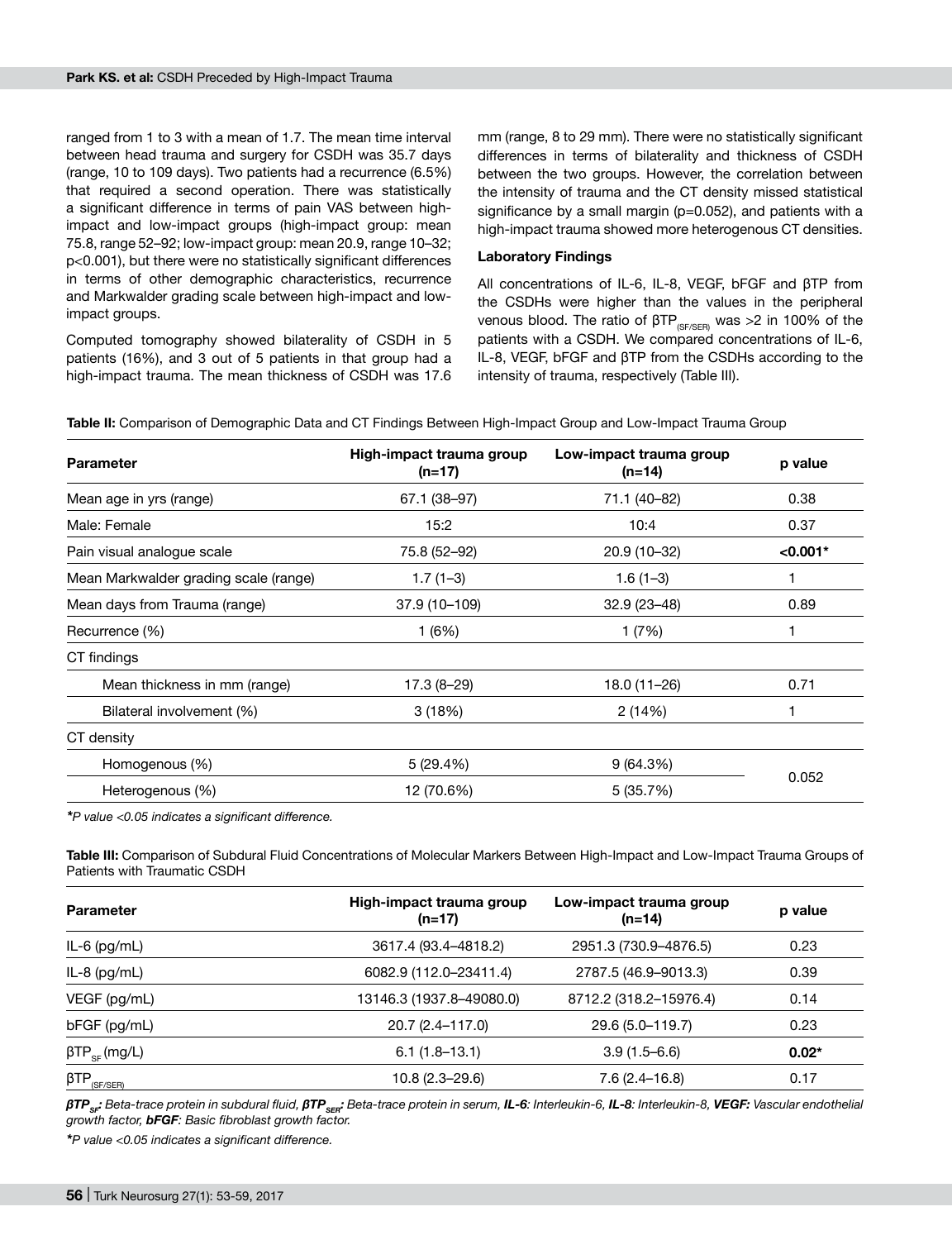The mean concentrations of IL-6, IL-8, and VEGF (but not bFGF) from the CSDH in the high-impact group were higher than those from CSDH in the low-impact group (IL- $6 = 3617.4$ ) pg/mL, IL-8 = 6082.9 pg/mL, VEGF = 13146.3 pg/mL versus IL-6 = 2951.3pg/mL, IL-8 = 2787.5pg/mL, VEGF = 8712.2pg/ mL), but there were no statistically significant differences, respectively.

The mean concentration of  $\beta T P_{\text{sc}}$  from the CSDH in the highimpact group was higher than it was in the low-impact group, and the difference was statistically significant (high-impact group: mean 6.1 mg/L, range 1.8–13.1 mg/L; low-impact group: mean 3.9 mg/L, range 1.5–6.6 mg/L; p=0.02). The ratio of  $βTP_{SFLSFR}$  from the CSDH in the high-impact group was higher than it was in low-impact group, but the difference was not statistically significant (high-impact group: mean 10.8, range 2.3–29.6; low-impact group: mean 7.6, range 2.4–16.8; p=0.17).

## █ **DISCUSSION**

Pathogeneses of CSDH remain unclear. However, trauma is known to be the most important risk factor for the development of CSDH. Head traumas probably result in small oligo- or asymptomatic subdural hemorrhages due to the tearing of a bridging vein, and subdural hemorrhages may induce neomembrane formation (29).

The inflammatory and angiogenic process of the neomembrane, along with the cycle of re-bleeding, coagulation, and fibrinolysis are hypothesized to be at the center of the development and progression of CSDHs (4,6,8,12,19,30,31). In addition, traumatic subdural hygroma, defined as an accumulation of cerebrospinal fluid in the subdural space after trauma, is frequently associated with the development of CSDH (23). As a result, many coagulofibrinolytic factors, inflammatory cytokines, angiogenic growth factors, and highly specific proteins for CSF have been associated with CSDHs (3,7,8,12,22,32). We hypothesized that higher intensity head traumas prior to the CSDH may be associated with greater levels of these molecular markers, especially suggesting more CSF admixture into the subdural space.

Some studies have suggested that CSF leakage into the subdural space may influence the development of CSDH. Kristof et al. (12) reported that βTP, a highly specific CSF marker, was shown to be present in the subdural fluid of the vast majority of CSDH patients (94%) in his study, and suggested that CSF leakage into the subdural space could be involved in the pathogenesis of CSDH. Ohno et al. (21) reported that an increase in postoperative subdural fluid collection over the course of 1 week was a significant risk factor for CSDH after aneurysm clipping. And, Tanaka and Ohno (29) reported that nearly 50% of patients with asymptomatic subdural fluid collection after head trauma developed CSDH. In our study, the ratio of  $\beta \text{TP}_{\text{\tiny (SFSER)}}$  was >2 in 100% of our patients, and CSF was considered to be present in each case of CSDH.

CSF leakage into the subdural space after head trauma may correlate with neo-membrane formation. Tanaka and Ohno (29) suggested that the causes of neo-membrane formation can be attributed to both the presence of a subdural collection of CSF contaminated with a small number of blood cells and blood-derived factors and the dural inflammatory reaction. And, Komatsu et al. (10) demonstrated that CSF with a small number of blood cells, including inflammatory cytokines, persists for a certain period in the subdural space, and such fluid collection causes inflammatory changes in the dura mater and neo-membrane formation on the inner side of the dura mater. Although the mechanism of CSF leakage (and its component βTP) in to the subdural space in CSDH remains unknown, two hypotheses were suggested: (1) CSF (and its component βTP) enters the subdural space of CSDH through the arachnoid tear that acts as a valve and (2) CSF (and its component βTP) crosses the inner membrane of the CSDH into the subdural space by diffusion/exudation (12). The former mechanism is supported by the high prevalence of preceding head trauma in patients with CSDH and subdural hygroma (SH), by the sporadic intraoperative identification of arachnoid tears, and by sporadic accumulation of tracer within the subdural space during cisternography in patients with SH, but the latter mechanism has not yet been observed or assessed (2,4,5,15,26,27). In our study, we hypothesized that higher intensity head traumas may be indicative of more CSF leakage into the subdural space. A result of our study was that the mean concentration of  $βTP_{sF}$  in the high-impact group was higher than it was in the low-impact group (p=0.02). Since greater levels of  $\beta T P_{SF}$  are associated with higher levels of CSF admixture, the high intensity of a head trauma may be a clinical indicator of greater CSF leakage into the subdural space.

Many inflammatory cytokines and angiogenic growth factors have been associated with the neo-membrane formation of CSDHs. Suzuki et al. (28) reported that the level of IL-6 and IL-8 in the subdural fluid of patients with CSDH were much higher than those in the peripheral blood and subdural effusion, and suggested that the immature outer membrane may be the source of the cytokines. Shono et al. (25) reported that enhanced production of VEGF by macrophages and vascular endothelial cells in the outer membrane is thought to be pathogenetically important in CSDH. In our study, the concentrations of IL-6, IL-8, VEGF, and bFGF in the CSDH of all patients were higher than in the peripheral blood. The concentrations of IL-6, IL-8, and VEGF (but not bFGF) in the high-impact group were higher than those in the low-impact group. Although there were no significant differences between two groups, potentially due to the small sample size, the greater levels of molecules in the high-impact group may be indicative of greater inflammatory and angiogenic activities of the neo-membrane.

The appearance of CSDH on CT scans may be correlated with the levels of molecules related with pathogenesis of CSDH. Frati et al. (3) reported that the concentrations of IL-6 and IL-8 were increased in the heterogenous types of CSDHs on CT scans. Nomura et al. (20) and Park et al. (22) described higher fibrinogen and higher D-dimer levels in the heterogenous types. They suggested that these findings appear to be associated with re-bleeding and evolution in CSDHs. In addition, Kristof et al. (12) reported that the amount of CSF leakage into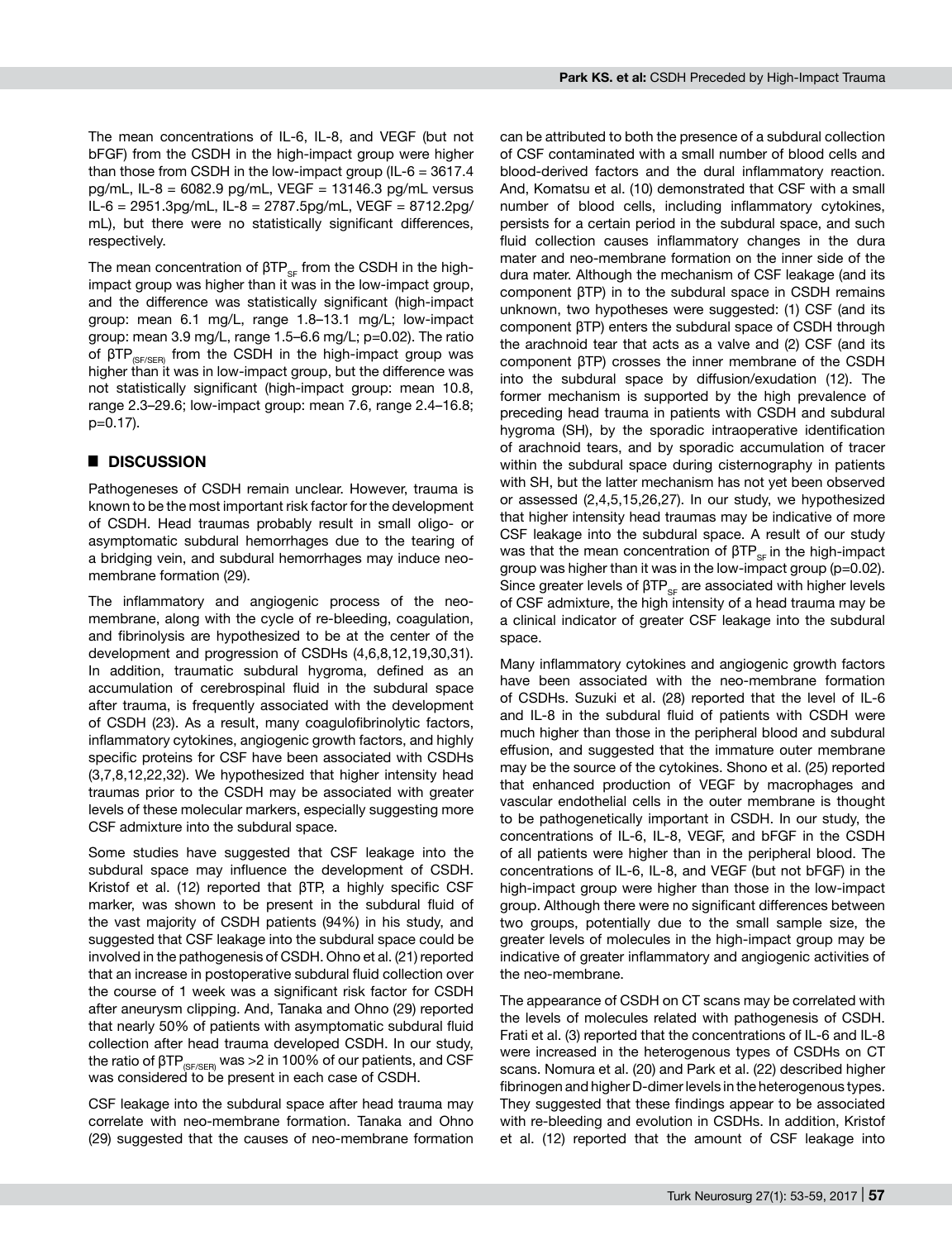the subdural space could influence the pathogenesis and recurrence of CSDH and subdural hygroma. In our study, statistical significance was missed by a small margin (p=0.052) between intensity of trauma and CT densities, but CSDHs in the high-impact group showed more heterogeneous densities on the CT scans. In addition, they showed greater levels of molecules than those in the low-impact group. Furthermore, CSDHs in the high-impact group revealed greater CSF leakage into the subdural space. Although there was no statistically direct correlation between the amount of CSF leakage and levels of molecules, potentially due to the small sample size, the amount of CSF leakage may provide another possibility for the evolution and re-bleeding of traumatic CSDH.

In the present study, we did not conduct a comparative study between patients with and without a recurrence, because the recurrent cases (6.5%) were fairly low in number. In the future, a prospective study is needed to evaluate the relationship between the intensity of head trauma and the recurrence rate.

# █ **CONCLUSION**

Trauma may be related to CSF leakage into the subdural space in traumatic CSDH, and greater impact intensity could be associated with more CSF leakage. Although there is no direct correlation between the amount of CSF leakage and other subdural molecules, we suggest that the amount of CSF leakage according to the intensity of trauma may influence neo-membrane formation and the concentrations of molecular markers, such as inflammatory cytokines and angiogenic growth factors. In addition, the intensity of trauma may provide another possibility for the evolution and re-bleeding of traumatic CSDH.

## █ **ACKNOWLEDGMENT**

We thank Wade Martin of Medical Research International for his critical review of this manuscript.

## █ **REFERENCES**

- 1. Bachmann G, Petereit H, Djenabi U, Michel O: Predictive values of beta-trace protein (prostaglandin D synthase) by use of laser-nephelometry assay for the identification of cerebrospinal fluid. Neurosurgery 50: 571-576; discussion 576-577, 2002
- 2. Baechli H, Nordmann A, Bucher HC, Gratzl O: Demographics and prevalent risk factors of chronic subdural haematoma: Results of a large single-center cohort study. Neurosurg Rev 27:263-266, 2004
- 3. Frati A, Salvati M, Mainiero F, Ippoliti F, Rocchi G, Raco A, Caroli E, Cantore G, Delfini R: Inflammation markers and risk factors for recurrence in 35 patients with a posttraumatic chronic subdural hematoma: A prospective study. J Neurosurg 100: 24-32, 2004
- 4. Fujisawa H, Nomura S, Tsuchida E, Ito H: Serum protein exudation in chronic subdural haematomas: A mechanism for haematoma enlargement? Acta Neurochir 140:161-165; discussion 165-166, 1998
- 5. Gomori JM, Grossman RI: Mechanisms responsible for the MR appearance and evolution of intracranial hemorrhage. Radiographics 8:427-440, 1988
- 6. Hirashima Y, Endo S, Hayashi N, Karasawa K, Nojima S, Takaku A: Platelet-activating factor (PAF) and the formation of chronic subdural haematoma. Measurement of plasma PAF levels and anti-PAF immunoglobulin titers. Acta Neurochir 137:15-18, 1995
- 7. Hong HJ, Kim YJ, Yi HJ, Ko Y, Oh SJ, Kim JM: Role of angiogenic growth factors and inflammatory cytokine on recurrence of chronic subdural hematoma. Surg Neurol 71:161-165; discussion 165-166, 2009
- 8. Kitazono M, Yokota H, Satoh H, Onda H, Matsumoto G, Fuse A, Teramoto A: Measurement of inflammatory cytokines and thrombomodulin in chronic subdural hematoma. Neurol Med Chir 52: 810-815, 2012
- 9. Kleine TO, Damm T, Althaus H: Quantification of beta-trace protein and detection of transferrin isoforms in mixtures of cerebrospinal fluid and blood serum as models of rhinorrhea and otorrhea diagnosis. Fresenius J Anal Chem 366:382-386, 2000
- 10. Komatsu S, Takaku A, Hori S: Three cases of chronic subdural hematoma developing after direct aneurysmal surgery (author's transl). No Shinkei Geka 5:1273-1277, 1977
- 11. Krauss JK ML, Weigel R: Medical and surgical management of chronic subdural hematomas. In: Winn HR (ed). Neurological Surgery, 6<sup>th</sup> ed. Saunders, 2011:535-543
- 12. Kristof RA, Grimm JM, Stoffel-Wagner B: Cerebrospinal fluid leakage into the subdural space: Possible influence on the pathogenesis and recurrence frequency of chronic subdural hematoma and subdural hygroma. J Neurosurg 108:275-280, 2008
- 13. Kwon TH, Park YK, Lim DJ, Cho TH, Chung YG, Chung HS, Suh JK: Chronic subdural hematoma: Evaluation of the clinical significance of postoperative drainage volume. J Neurosurg 93: 796-799, 2000
- 14. Lee KS: Natural history of chronic subdural haematoma. Brain Inj 18: 351-358, 2004
- 15. Markwalder TM: Chronic subdural hematomas: A review. J Neurosurg 54: 637-645, 1981
- 16. Markwalder TM, Reulen HJ: Influence of neomembranous organisation, cortical expansion and subdural pressure on the post-operative course of chronic subdural haematoma-an analysis of 201 cases. Acta Neurochir 79: 100-106, 1986
- 17. Murakami H, Hirose Y, Sagoh M, Shimizu K, Kojima M, Gotoh K, Mine Y, Hayashi T, Kawase T: Why do chronic subdural hematomas continue to grow slowly and not coagulate? Role of thrombomodulin in the mechanism. J Neurosurg 96:877- 884, 2002
- 18. Nakaguchi H, Tanishima T, Yoshimasu N: Factors in the natural history of chronic subdural hematomas that influence their postoperative recurrence. J Neurosurg 95: 256-262, 2001
- 19. Nakaguchi H, Yoshimasu N, Tanishima T: Relationship between the natural history of chronic subdural hematoma and enhancement of the inner membrane on post-contrast CT scan. No Shinkei Geka 31:157-164, 2003